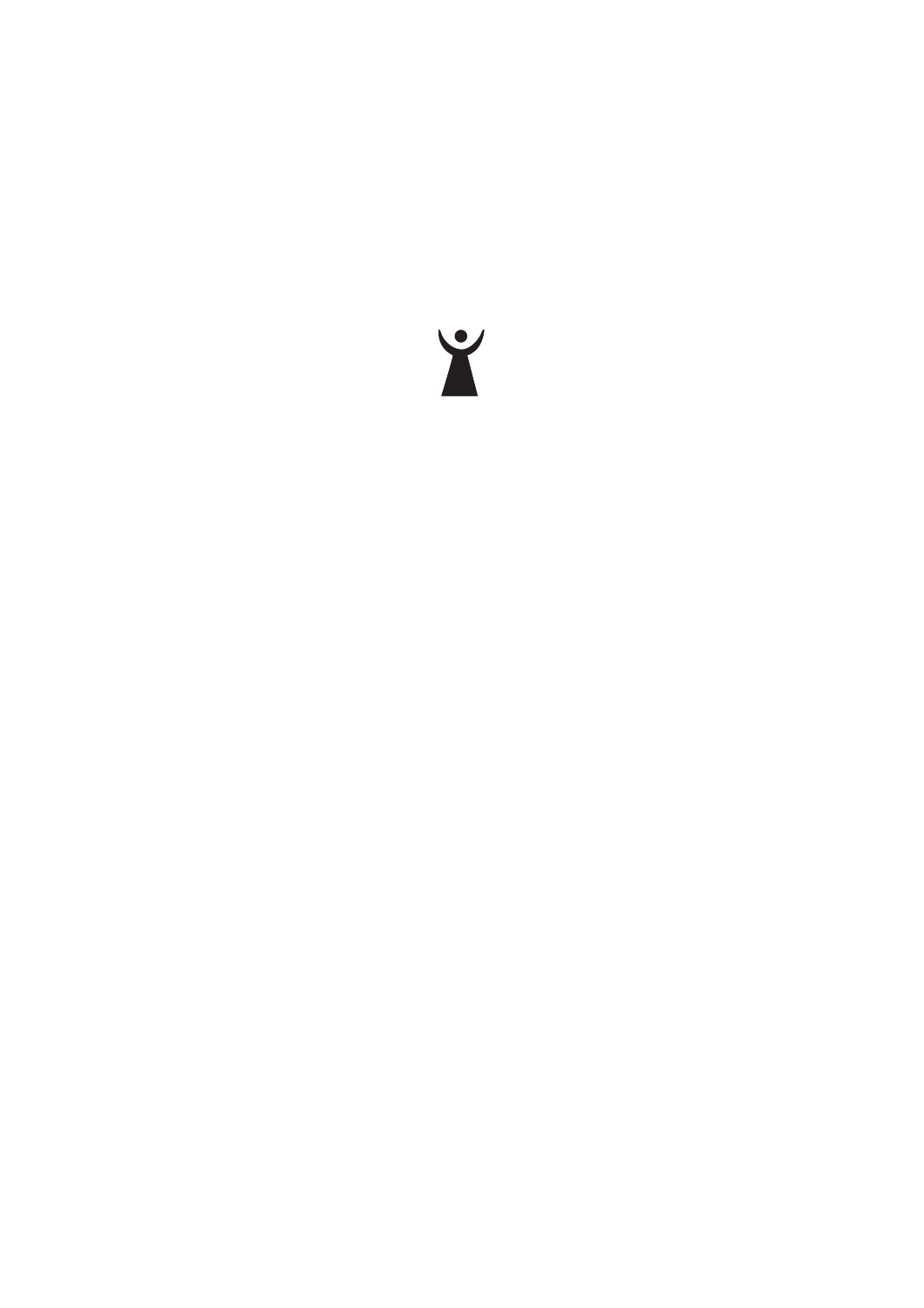## **Semitica et Semitohamitica Berolinensia**

(**SSHB**)

hrsg. im Seminar für Semitistik und Arabistik der Freien Universität Berlin von Rainer Voigt

\_\_\_\_\_\_\_\_\_\_\_\_\_\_\_\_\_\_\_\_\_\_\_\_\_\_\_\_\_\_\_\_\_\_\_\_\_\_\_\_\_\_\_\_\_\_\_\_\_\_\_\_\_\_\_\_

Band 4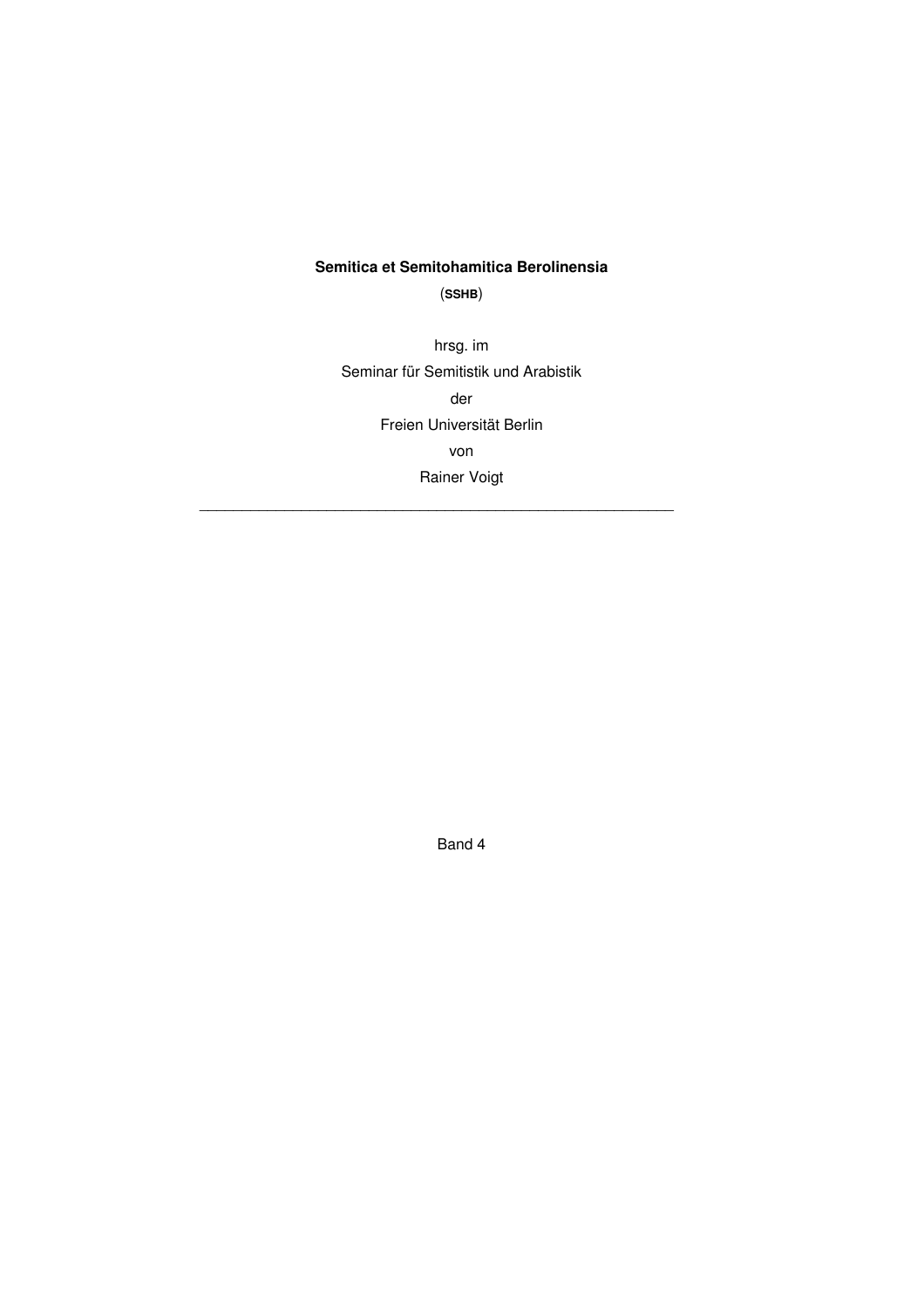Semitica et Semitohamitica Berolinensia

Band 4

## **Georgi Kapchits**

# **Sentence particles in the Somali language and their usage in proverbs**

Shaker Verlag Aachen 2005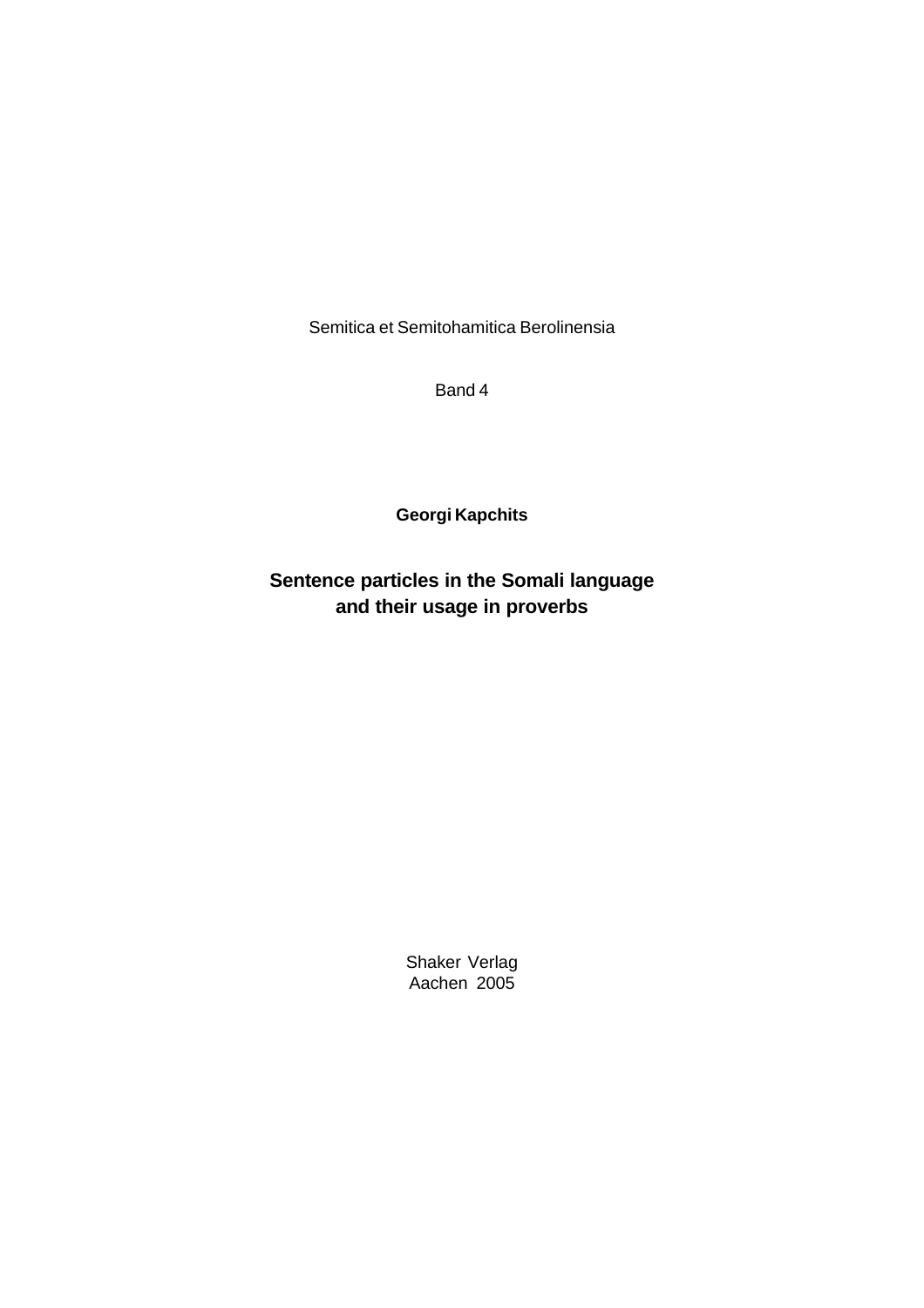#### **Bibliographische Information der Deutschen Bibliothek**

Die Deutsche Bibliothek verzeichnet diese Publikation in der Deutschen Nationalbibliographie; detaillierte bibliographische Daten sind im Internet über http://dnb.ddb.de abrufbar.

Copyright Shaker Verlag 2005

Alle Rechte, auch das des auszugsweisen Nachdruckes, der auszugsweisen oder vollständigen Wiedergabe, der Speicherung in Datenverarbeitungsanlagen und der Übersetzung, vorbehalten.

Printed in Germany.

ISBN 3-8322-4737-8 ISSN 1616-525X

Shaker Verlag GmbH • Postfach 101818 • 52018 Aachen Telefon: 02407 / 95 96 - 0 • Telefax: 02407 / 95 96 - 9 Internet: www.shaker.de • eMail: info@shaker.de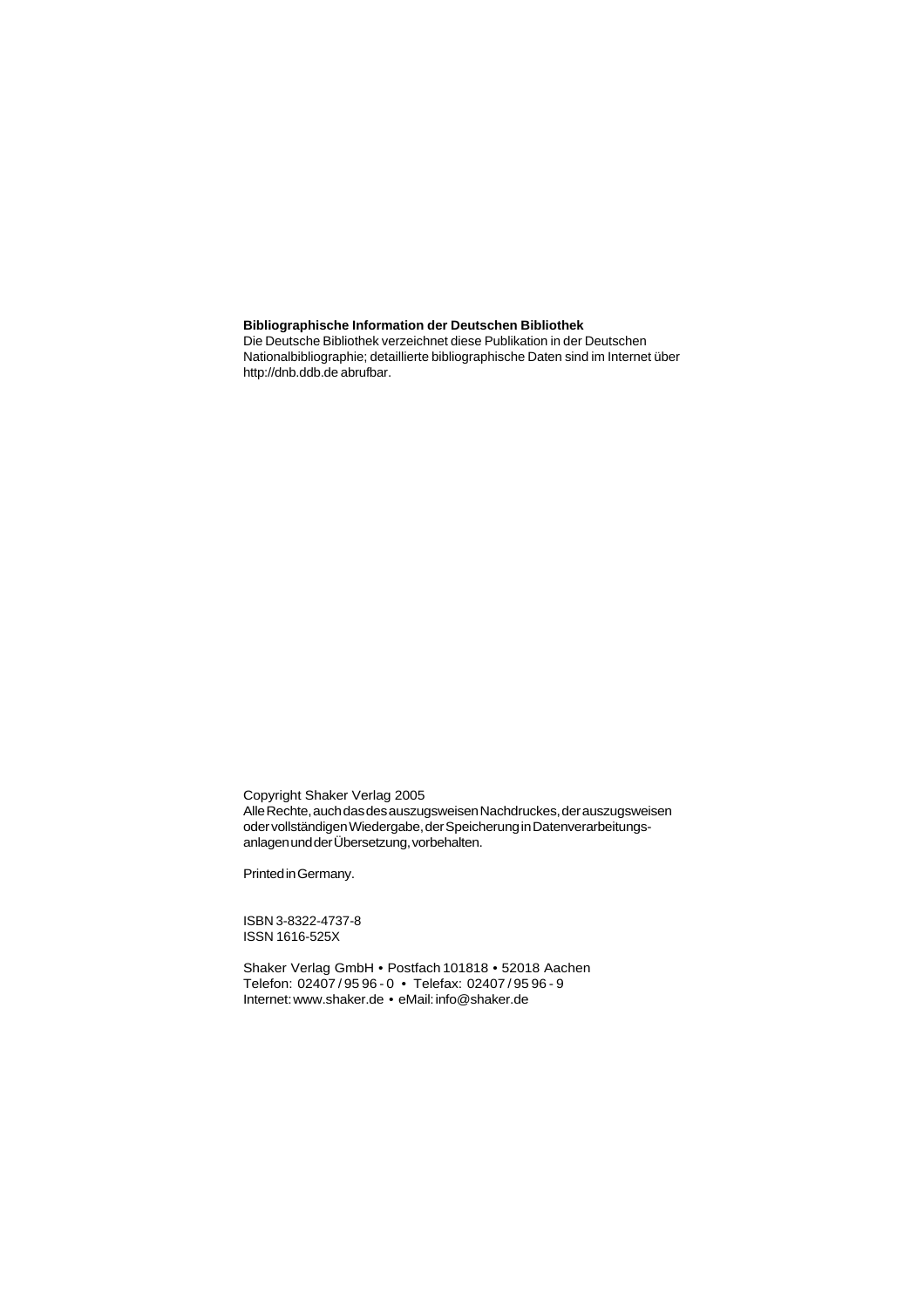**for my wife Tatiana Saburova**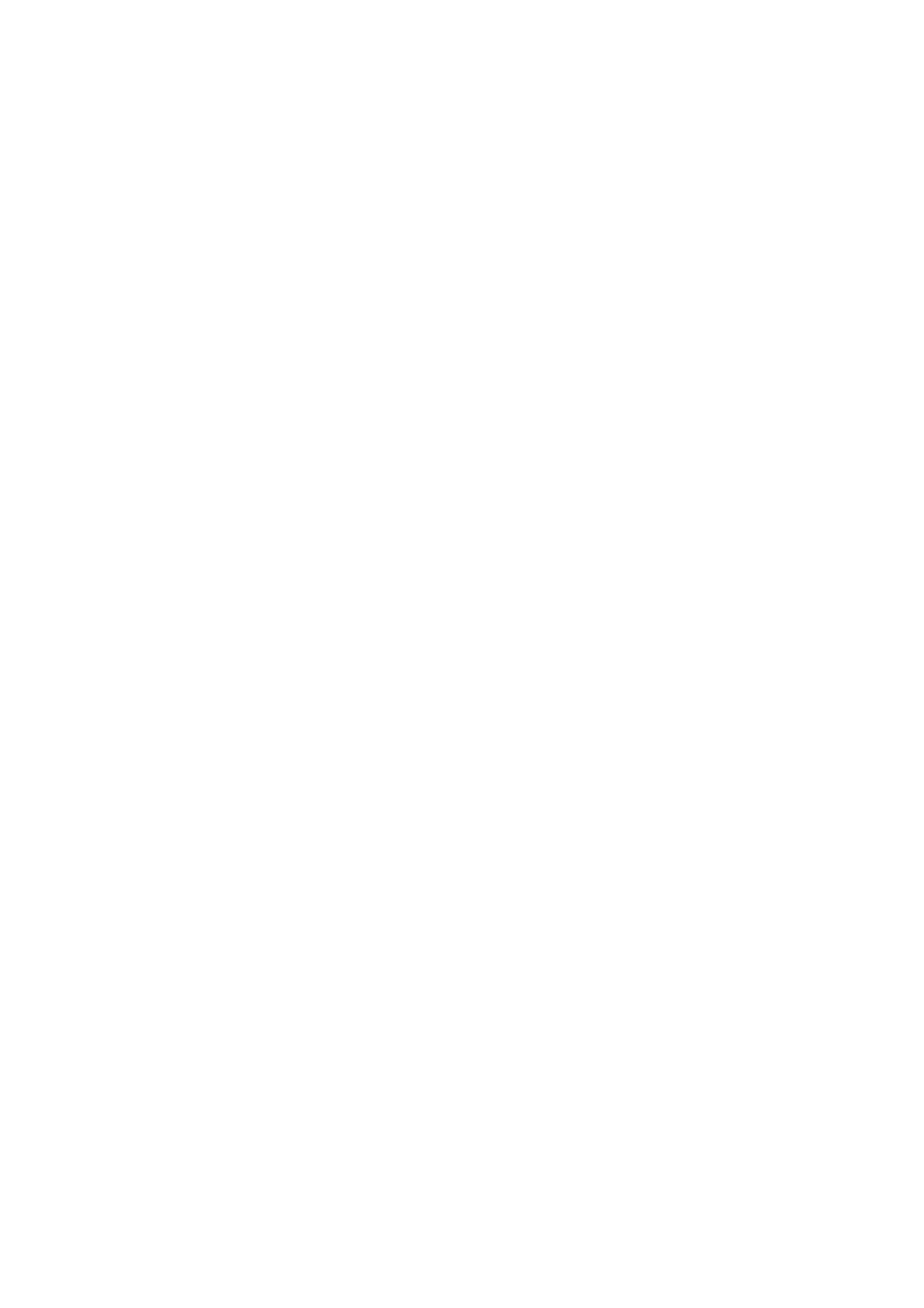### Contents

| 0.1. The place of Somali in the genetic classification of African languages 11 |  |
|--------------------------------------------------------------------------------|--|
|                                                                                |  |
|                                                                                |  |
|                                                                                |  |